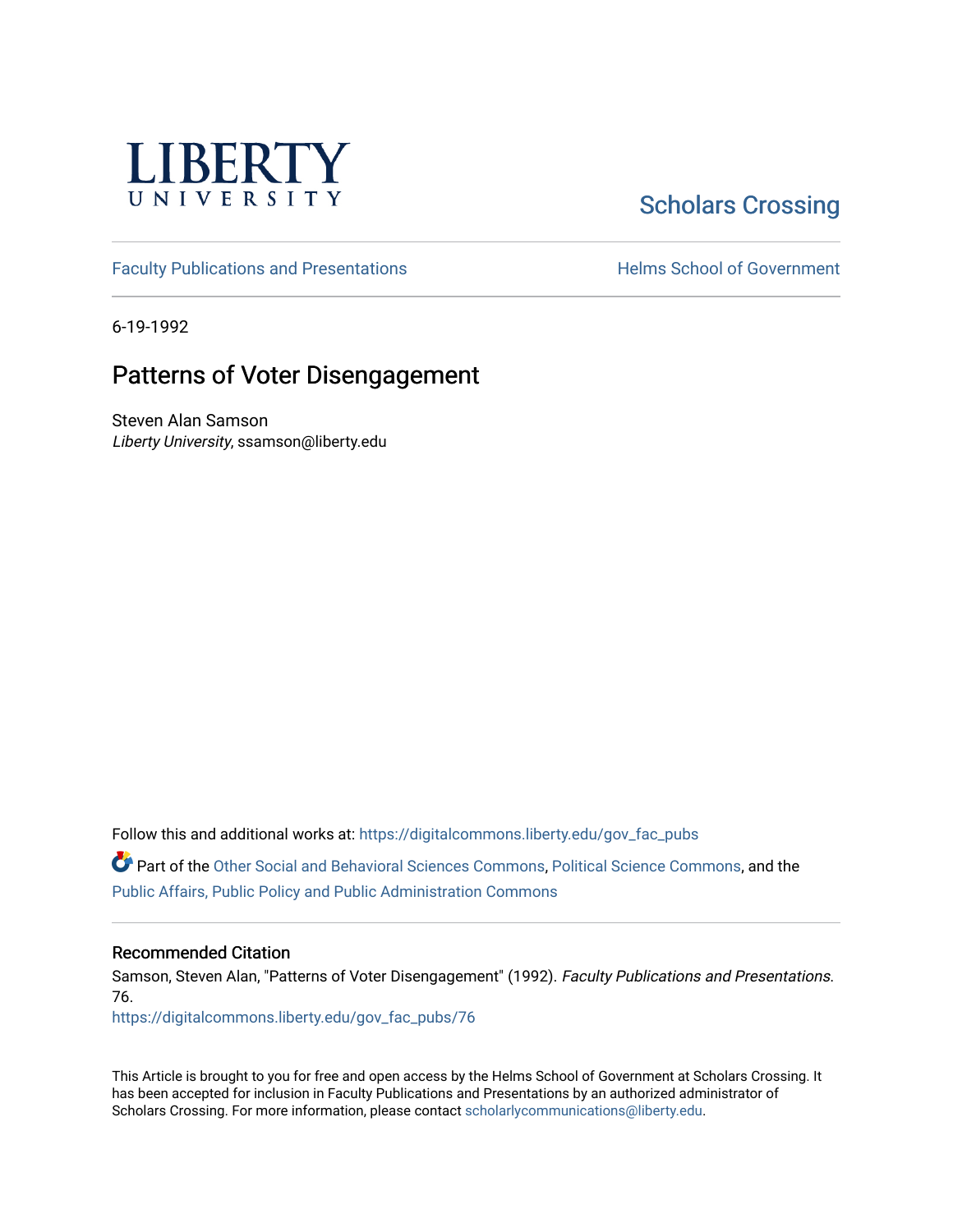#### PATTERNS OF VOTER DISENGAGEMENT

#### Steven Alan Samson

The data I have found suggest the following very general conclusions:<br>1) The

The original growth of voter turnout in presidential elections {1828-1860} resulted from opening the electoral process to direct participation through national parties. Voter participation in presidential elections grew dramatically after presidential nominations by congressional party caucuses were replaced, first, by state and local nominations in the 1820s, then by national nominating conventions in the 1830s. old congressional party caucus system, no one was nominated in James Monroe ran unopposed for reelection. election, Andrew Jackson was nominated by the Tennessee state legislature; Henry Clay by the Kentucky legislature; William Crawford by a small congressional caucus; and John Quincy Adams by the Boston town meeting. The Democratic Party was born during this election. Martin Van Buren, who had earlier organized the Albany Regency, the New York state political machine, helped Jackson organize the new party. As Wilfred Binkley comments: "The traditional revolutionary machinery of the committees of correspondence was utilized in order to overthrow the ruling class [i.e. the Adams-Clay coalition]. The Jacksonian politicians organized the now enfranchised masses through conventions, caucuses, and committees down into the county, the township, and even the rural school districts."<sup>1</sup> The first national nominating convention was held in 1832 by the Anti-Masonic Party. The Whig Party was born two years later and was successful to the extent it imitated the Democratic electoral strategy -- that is, nominating old generals from frontier areas who, unfortunately, both died in office. Other minor parties, like the Liberty Party, the Free Soil Party, and the American Party (Know-Nothings) came and went. The rise of the Republican Party during the mid-term elections of 1854 launched a new spurt of direct voter involvement.

2) The high level of voter turnout from 1860 to 1900 coincided with a period of unrestricted two 'party competition and well-defined ideological differences. Elections involving crucial issues, like the realigning elections of 1860 [national unity] and 1896 [hard vs. soft money], showed the highest levels of participation. Walter Dean Burnham notes that late nineteenth century politics was characterized by such features as: 1) party-activist control of nominations ands platforms through the

lWilfred E. Binkley, American Political Parties: Their Natural History, 4th ed., enlarged (New York: Alfred A. Knopf, 1974), pp. 114-15.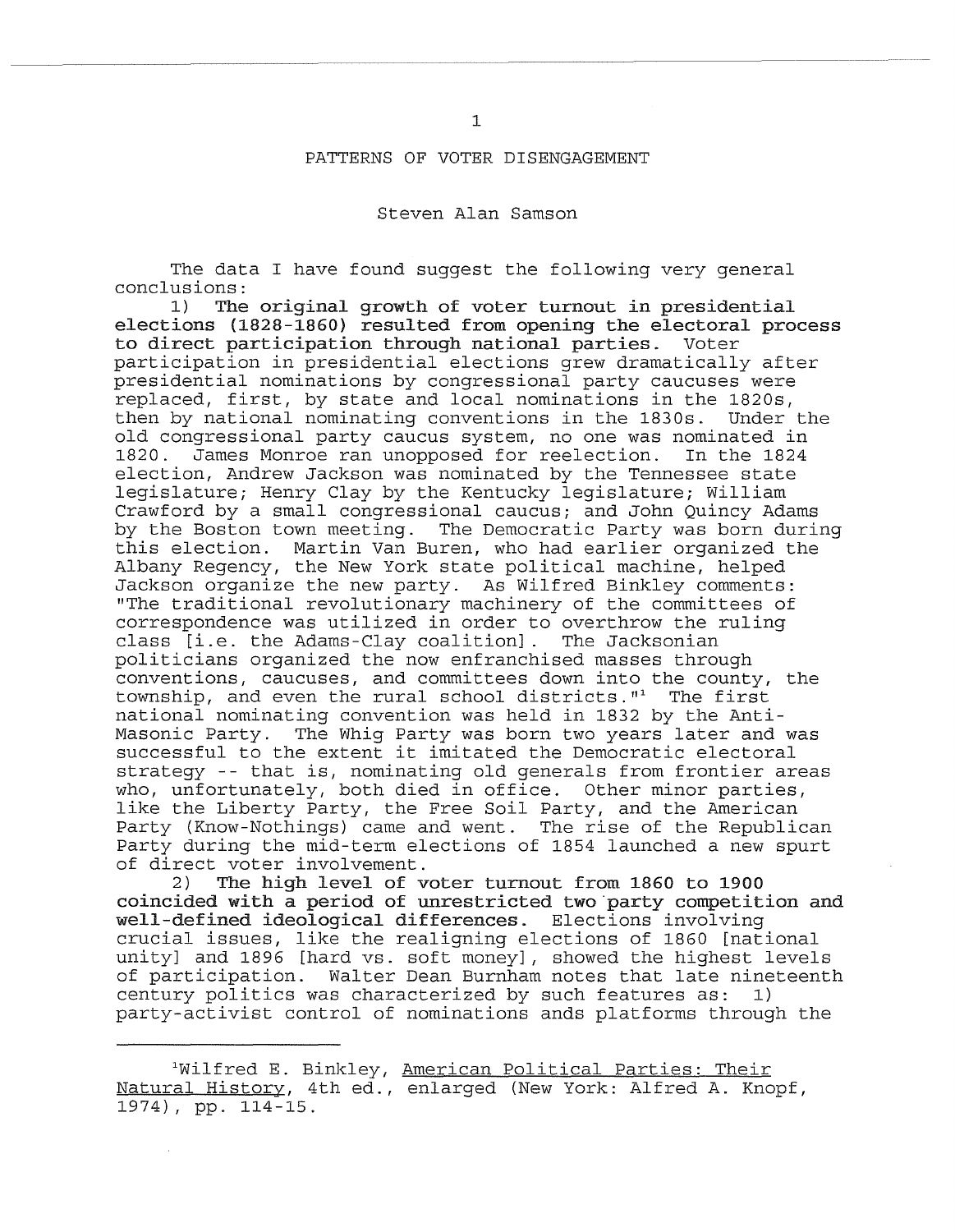convention; 2) partisan printing and distribution of ballots on election day; 3) large numbers of elective offices at all levels; 4) partisan patronage control of most appointive offices; and 5) an extremely full mobilization of the potential electorate which was related to the intensity and rigidity of party competition.<sup>2</sup> On the other hand, fragmentation of one or both major parties, as during the 1872, 1884, 1892, and 1912 elections, tended to reduce voter turnout. Following the Civil War, voting in the southern states rebounded to pre-war levels once they were restored to their original status. The Democratic Party became competitive

again by  $1876$ .<br>3) The d The decline of voter turnout in presidential elections in this century is due in large part to the discouragement of popular involvement. Voter turnout is greatest where the issues are most salient, as in presidential elections. By contrast, midterm congressional elections have averaged 37% participation School board elections, which are usually held separately, have the lowest levels of participation (usually Voter turnout for primary elections has always been comparatively low but strongest where party competition is strong. Voter turnout is lower in nonpartisan than partisan elections. When voter participation is restricted, either directly or indirectly, incumbent political elites hold the advantage. Progressive reformers who represented what has been called the middle class ethos (as opposed to the immigrant ethos) promoted the direct primary, presidential preference primary system, and other structural innovations early in this century in order to weaken or break the grip of political party machines. As a result, the "militarist" politics associated with urban machines was replaced by a blander, issueless, managerial-style of "good government" politics that emphasized consensus building through the fragmentation of voting blocs. Walter Dean Burnham contends that "many of the 'best men' associated with progressivism and deeply imbued with traditional old-stock American middle-class values (individualism, anticorruptionism, nativism, and antiurbanism) came to regard the ascendancy of party organizations and the rigidity of mass voting behavior as the enemy to be attacked."<sup>3</sup> Progressive reforms introduced between 1890 and 1920 resulted in the following: 1) the erosion of functions performed by political parties through the Australian secret ballot, the direct-primary system, at-large elections of city council members, nonpartisan local elections, and the city-manager movement; and 2) manipulation of voting qualifications and requirements through personal-registration requirements (at first primarily in the larger cities), the women's suffrage movement (which had the effect of diluting

<sup>2</sup>Walter Dean Burnham, Critical Elections and the Mainsprings of American Politics (New York: W. W. Norton, 1970), p. 72.

 $3Ibid., p. 74.$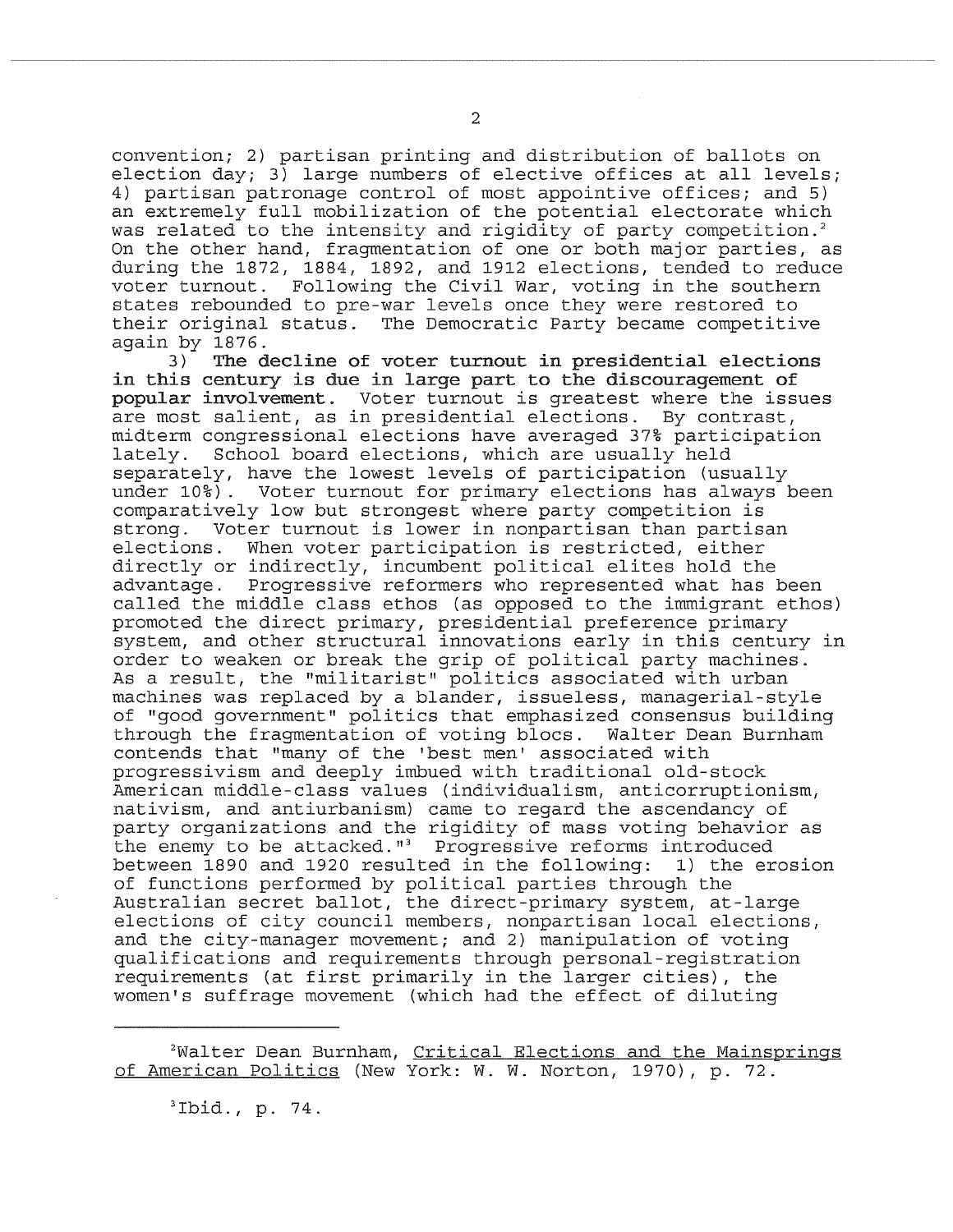immigrant political power in the short run), and various Jim Crow laws in the South, such as the poll tax, long residence requirements, and the discriminatory literacy test.4

4) Conclusion: Voter participation is naturally highest among political elites. It will be high among the general It will be high among the general population only when the political machinery for getting out the vote is in place. It may be true that voter turnout was traditionally high in the New England colonies, but it must be remembered that the franchise was restricted to church members and property owners who had a direct responsibility for government and thus a greater stake in the system. Servants, squatters, recent immigrants, women, and children would have been less aware of the issues. Once these groups became eligible to vote, roughly between 1820 and 1970, they did not immediately become full participants.

Consider the evidence. Property requirements were dropped in the major states during the 1820s. The figures for 1824-1840 in Table 2 reflect this change as well as the rise of a genuine two party system. Black suffrage -- the Fifteenth Amendment (1870) -- appears to have resulted in an initial drop in participation followed by a return to previous levels. struggle between supporters and opponents of the Reconstruction in the early 1870s may have been a factor in these results. Voting patterns were also affected by Black Codes and Jim Crow laws that were introduced at different times between 1890 and 1904. Women's suffrage -- the Nineteenth Amendment (1920) - resulted in an initial drop (1920-1924) followed by a steady rise in turnout. The 18-year-old vote -- the Twenty-Sixth Amendment (1971) -- resulted in a more profound drop in participation.

Today, older  $(45-64)$ , highly educated (college graduates), upper income voters consistently show the greatest level of participation.

#### Table 1

| Year | Voting Age<br>Population<br>(milllions) | Registered<br>Voters (%) | Percentage of<br>Eligible Voters<br>Who Voted |
|------|-----------------------------------------|--------------------------|-----------------------------------------------|
| 1988 | 178.1                                   | 66.6                     | 57.4                                          |
| 1984 | 170.0                                   | 68.3                     | 59.9                                          |
| 1980 | 157.0                                   | 66.9                     | 59.2                                          |
| 1976 | 146.5                                   | 66.7                     | 59.2                                          |

Source: Current Population Survey

4Ibid., pp. 74-90.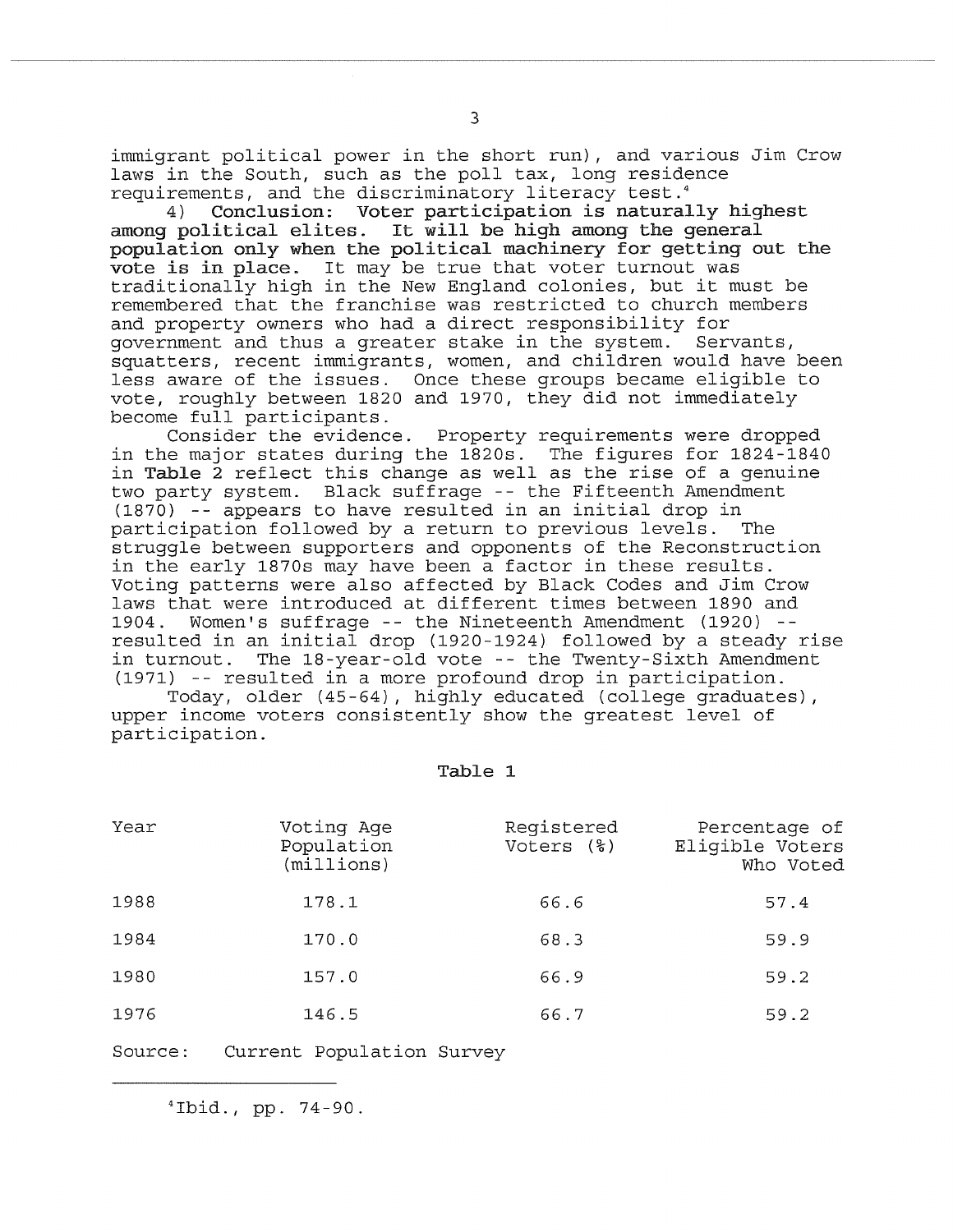$\bar{z}$ 

| Year  | U.S. | Mass. | R.I. | N.Y. | Miss. | Virg.    |
|-------|------|-------|------|------|-------|----------|
| 1824  | 26.9 | 29.0  | 12.0 |      | 41.3  | 11.6     |
| 1828* | 57.6 | 25.7  | 17.1 | 80.2 | 56.6  | 27.7     |
| 1832  | 55.4 | 39.4  | 26.3 | 84.2 | 28.0  | 31.1     |
| 1836  | 57.8 | 43.4  | 23.8 | 70.5 | 64.4  | 35.2     |
| 1840  | 80.2 | 66.7  | 33.2 | 91.9 | 88.2  | 54.7     |
| 1844  | 78.9 | 65.8  | 45.1 | 92.1 | 86.1  | 54.2     |
| 1848  | 72.7 | 64.6  | 41.1 | 79.6 | 80.7  | 47.3     |
| 1852  | 69.6 | 57.8  | 57.8 | 84.7 | 61.7  | 63.3     |
| 1856  | 78.9 | 69.8  | 62.9 | 89.9 | 78.3  | 67.8     |
| 1860* | 81.2 | 65.8  | 59.4 | 95.5 | 89.5  | 71.5     |
| 1864  | 73.8 | 63.8  | 58.8 | 89.3 |       | ----     |
| 1868  | 78.1 | 66.9  | 46.6 | 91.7 |       |          |
| 1872  | 71.3 | 62.0  | 40.2 | 80.5 | 71.1  | 66.2     |
| 1876  | 81.8 | 72.3  | 49.4 | 89.6 | 79.7  | 77.6     |
| 1880  | 79.4 | 71.2  | 48.7 | 89.3 | 50.1  | 64.1     |
| 1884  | 77.5 | 69.3  | 48.1 | 87.5 | 49.2  | 81.7     |
| 1888  | 79.3 | 71.7  | 53.4 | 92.3 | 43.8  | 83.2     |
| 1892  | 74.7 | 74.6  | 63.0 | 86.3 | 18.8  | 75.3     |
| 1896* | 79.3 | 70.6  | 59.2 | 84.3 | 22.1  | 71.0     |
| 1900  | 73.2 | 67.4  | 56.2 | 84.6 | 16.9  | 59.6     |
| 1904  | 65.2 | 67.6  | 63.4 | 83.3 | 15.6  | 27.7     |
| 1908  | 65.4 | 65.1  | 62.4 | 79.7 | 16.5  | $27\,.4$ |
| 1912  | 58.8 | 63.4  | 62.7 | 72.1 | 15.1  | 25.7     |
| 1916  | 61.6 | 62.8  | 65.8 | 71.6 | 20.0  | 27.1     |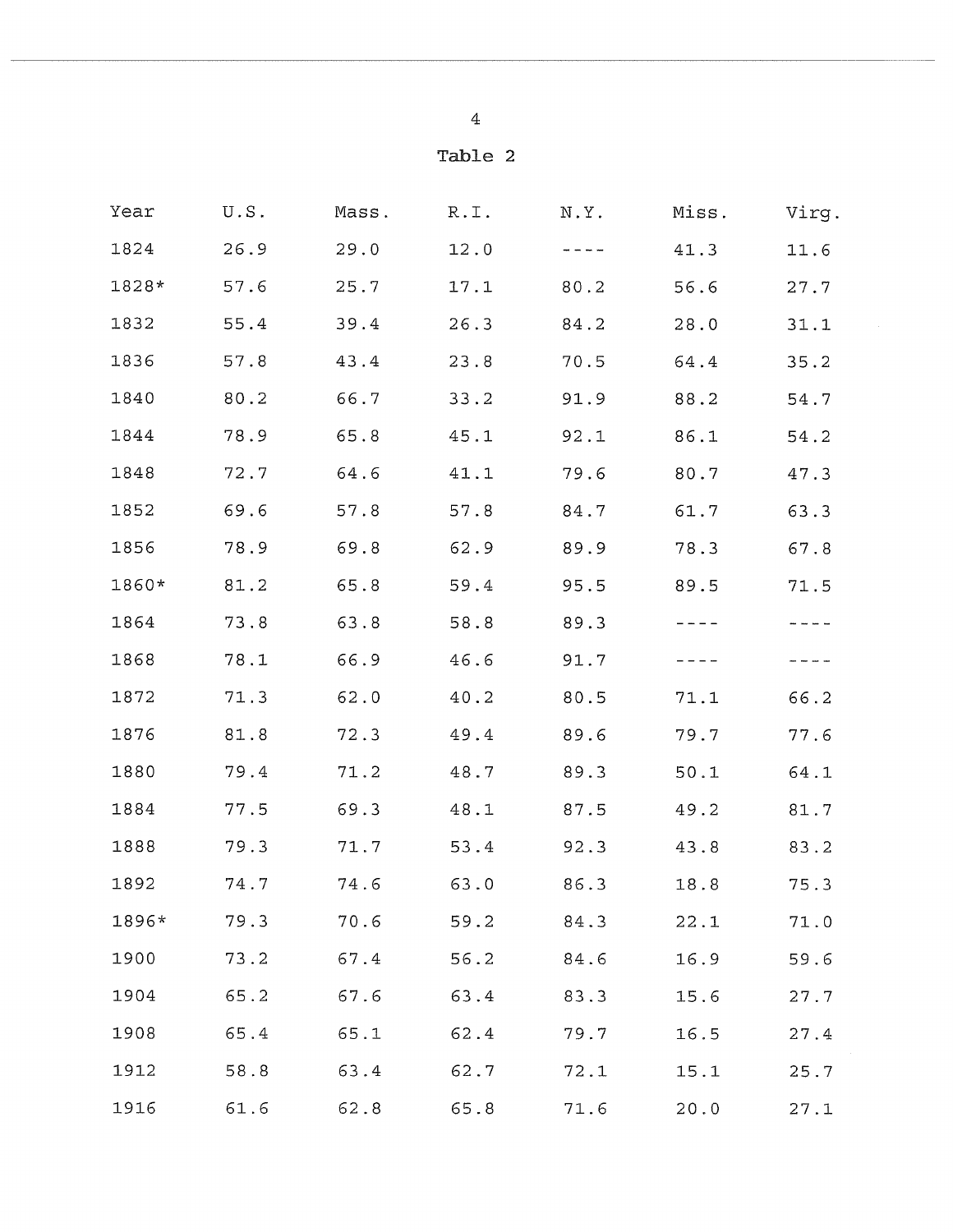|       |                                                                 |      | 5    |      |      |      |
|-------|-----------------------------------------------------------------|------|------|------|------|------|
| 1920  | 49.2                                                            | 53.3 | 57.8 | 56.4 | 9.4  | 19.4 |
| 1924  | 48.9                                                            | 56.6 | 66.3 | 56.3 | 12.0 | 18.1 |
| 1928  | 56.9                                                            | 74.0 | 68.9 | 68.3 | 15.2 | 24.0 |
| 1932* | 56.9                                                            | 69.5 | 71.7 | 66.1 | 13.8 | 22.1 |
| 1936  | 61.0                                                            | 75.9 | 78.0 | 72.6 | 14.4 | 23.0 |
| 1940  | 62.5                                                            | 78.7 | 75.6 | 75.7 | 14.7 | 22.1 |
| 1944  | 55.9                                                            | 71.0 | 65.0 | 70.9 | 15.0 | 22.3 |
| 1948  | 53.0                                                            | 71.5 | 66.0 | 65.0 | 16.0 | 21.6 |
| 1952  | 63.3                                                            | 75.0 | 79.8 | 71.2 | 23.8 | 29.9 |
| 1956  | 60.6                                                            | 72.0 | 73.2 | 67.9 | 21.0 | 31.8 |
| 1960  | 64.0                                                            | 76.9 | 77.3 | 66.9 | 25.7 | 34.4 |
| 1964  | 61.7                                                            | 68.4 | 69.3 | 64.4 | 34.1 | 41.6 |
| 1968  | 60.6                                                            | 66.4 | 65.6 | 59.7 | 53.3 | 50.5 |
|       | $\downarrow$ denotes a subset of a transferred and $\downarrow$ |      |      |      |      |      |

\* denotes a critical election or party realignment

Source: Historical Statistics of the United States, 1970

## Table 3

| 1964    | 1968                | 1972 | 1976 | 1980 | 1984 | 1988 |
|---------|---------------------|------|------|------|------|------|
| 61.9    | 60.9                | 55.2 | 53.5 | 54.0 | 53.3 | 50.3 |
| Source: | World Almanac, 1992 |      |      |      |      |      |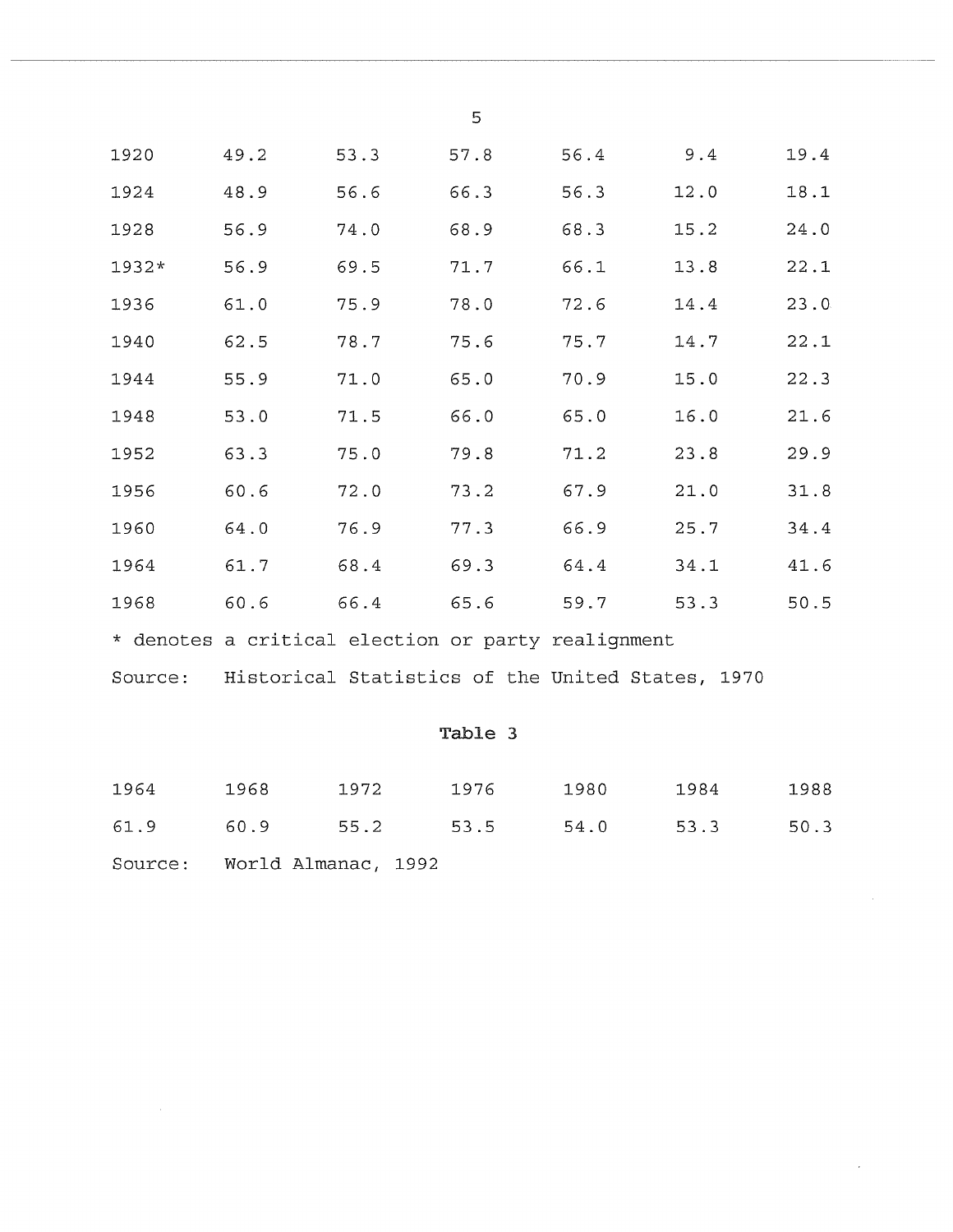### Table 4

#### FACTORS ASSOCIATED WITH HIGH VOTER TURNOUT

- 1. Sociopolitical Characteristics
	- a. the form and the degree of media involvement (newspaper reading has the strongest correlation)
	- b. partisanship or party identification<br>c. political efficacy (sense of having p
	- political efficacy (sense of having power to affect governmental actions)
- 2. Social Structural Characteristics
	- a. socioeconomic status (SES)
		- the higher the level of educational attainment
		- $$ the less manual the occupation
		- the higher the level of income  $-$
	- b. age (higher), residential mobility (lower), and marital status (married and living with spouses)
	- c. race (white rather than nonwhite), region (non-Southerners rather than Southerners), sex (men rather than women)
- Source: Ruy A. Teixeira, Why Americans Don't Vote: Turnout Decline in the United States, 1960-1984 (New York: Greenwood Press, 1987).